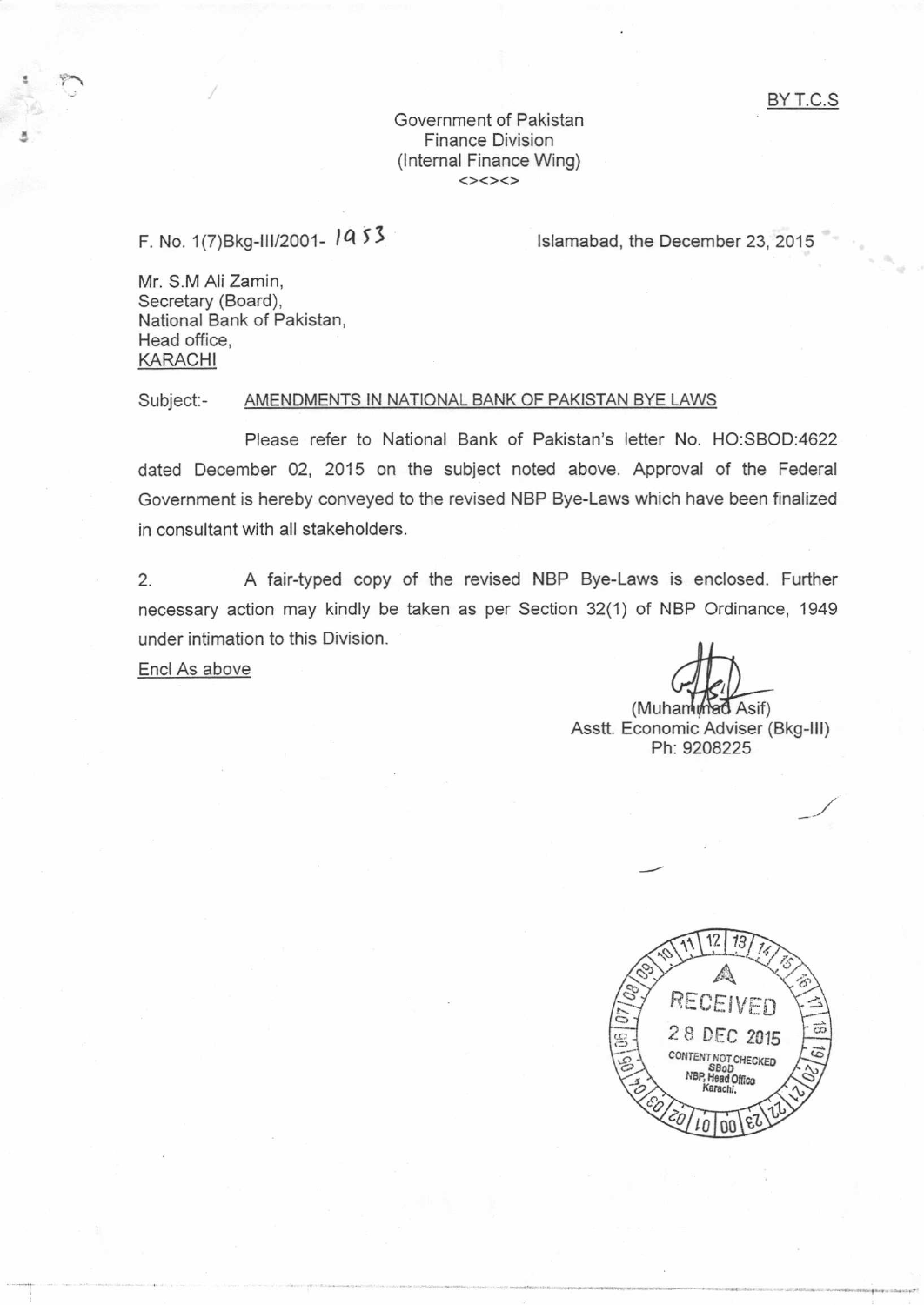## NOTIFICATION

S.R.O. (I)/2015.— In exercise of the powers conferred by section 32 of the National Bank of Pakistan Ordinance, 1949 (XIX of 1949), the Board of Directors of the National Bank of Pakistan, with the previous approval of the Federal Government, is pleased to make the following bye-laws, namelY :-

1. Short title and commencement.--(1) These bye-laws may be called the National Bank of Pakistan Bye-laws, 2015.

(2) They shall come into force at once.

2. Definitions.— In these bye-laws unless the context otherwise requires,-

(i) "auditor" means the auditor of the Bank who is a chartered accountant within the meaning of the Chartered Accountants Ordinance, 1961 (X of 1961);

(ii) "Bank" means the National Bank of Pakistan;

(iii) "Board" means the Board of the Directors of the Bank duly constituted in accordance with section 11of the Banks (Nationalization) Act, 1974 (XIX of 1974);

(iv) "CDCPL" means a central depository formed to establish and operate a system for the cental handling of securities, whether listed or not.on a stock exchange, whereby such securities are deposited with and held in custody by, or registered in the name of, the central depository as a nominee for the depositors and dealings in respect of such securities as are effected by means of entries in securities' accounts without the physical delivery of scrips and shall, where the context so permits, mean and include the Central Depository Company of Pakistan Limited;

1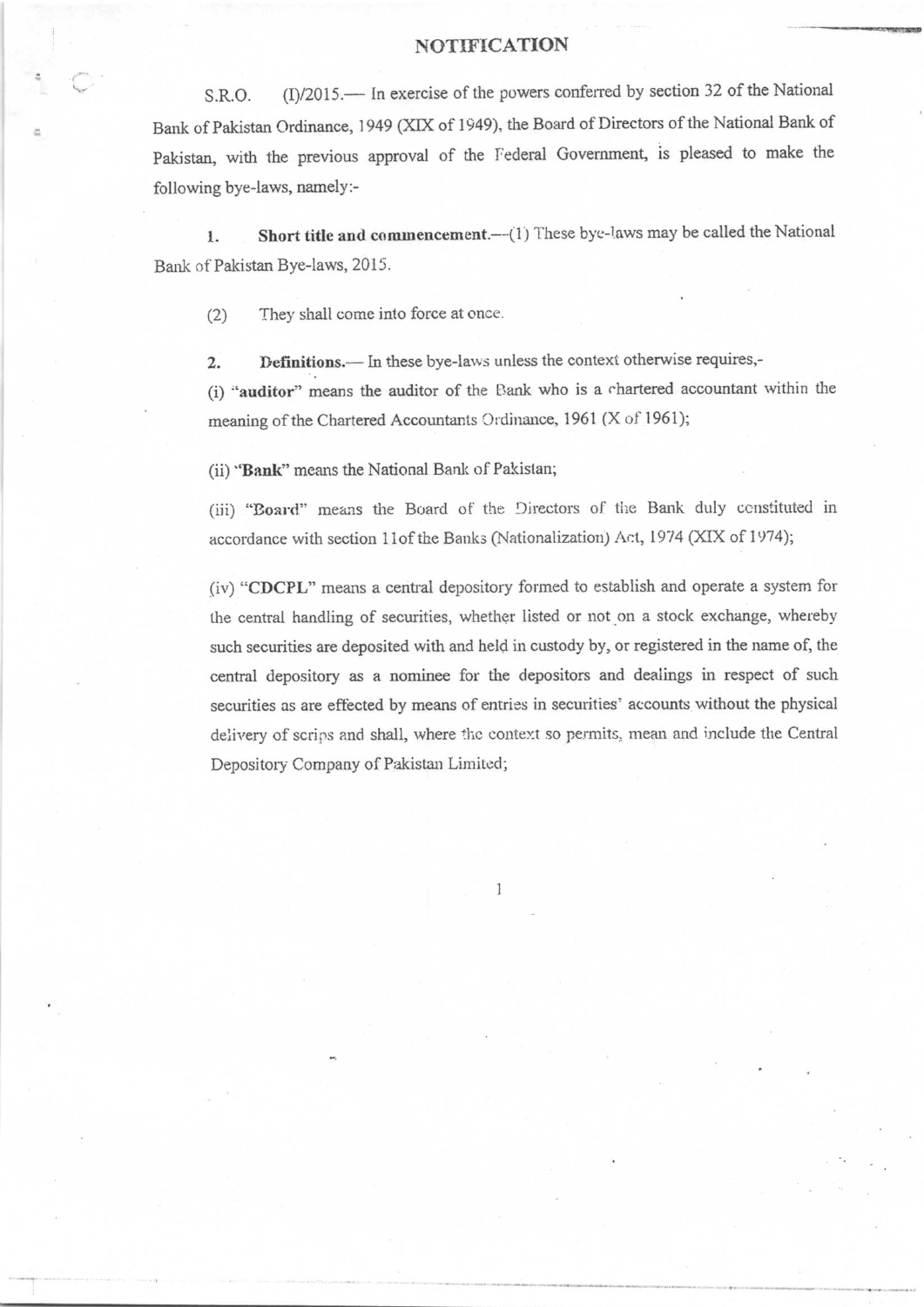(v) "Commission" means the Securities and Exchange Commission of Pakistan established under the Securities and Exchange Commission of Pakistan Act, 1997 (XLII of 1997);

(vi) "Director" means a Director of the Board;

(vii) "dividend" means the distribution of profits, including by way of bonus shares to its members;

(viii) "electronic" includes electrical. digital, magnetic, optical, biometric, electrochemical, wireless or electromagnetic technology;

(ix) "in person" includes attendance at a Board Meeting or a meeting of a committee of the Board or the general meetings of the Bank, personally or by video or telephoneconference or any other mode or facility in terms permitted by the Commission;

(x) "member" or "shareholder" or "registered holder" of shares or similar other expressions shall include the persons appearing on the beneficial owners report issued by CDCPL to the Bank pursuant to CDCPL's rules and regulations;

(xi) "month" means the calendar month according to the Gregorian Calendar;

(xii) "record" includes, in addition to a written or printed form, any disc, tape, sound track, fiim or other device in which sounds or other data are embodied so as to be capable (with or without the aid of some other instrument or machine) of being reproduced therefrom in audible, legibie or visual form;

(xiii) "Register" means the Register of all shareholders of the Bank to be kept pursuant to section 6 of the National Bank of pakistan Ordinance. 1949 (XIX of 1949);

(xiv) "Seal" means the Common Seal of the Bank:

(xv) "Secretary" means the Secretary of the Board;

(xvi) "sign" and "signed", in these Bye-laws, includes respectively, lithography, printing, facsimile or "advanced electronic signature" which is capable of establishing the

 $\overline{2}$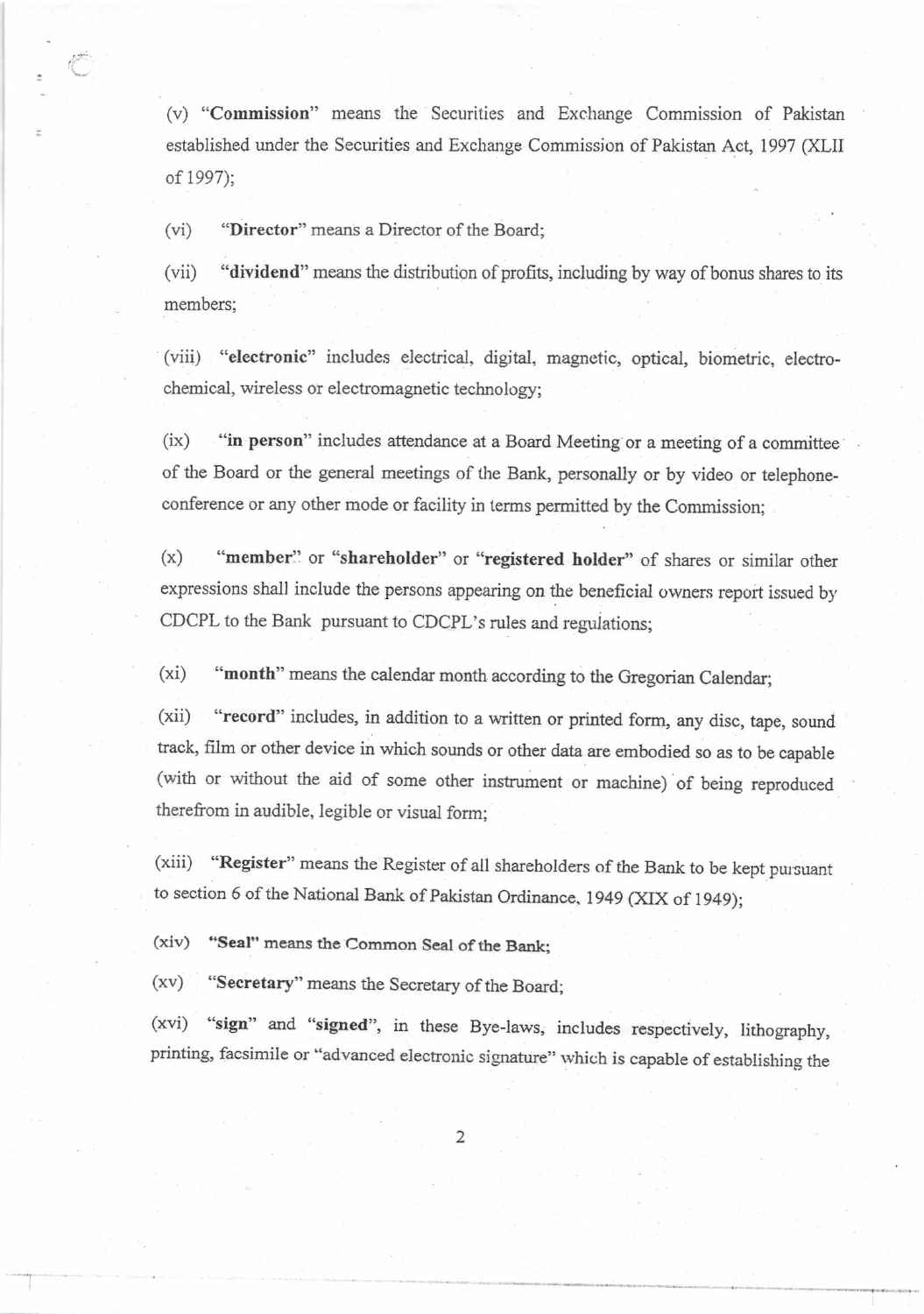authenticity and integrity of an Electronic docuinent, as defined under clause (m) of section 2 of the Electronic Transactions Ordinance, 2002 (LI of 2002);

:

(xvii) "Special Resolution" shall have the same meaning as assigned thereto under section 2 (1) (36) of the Companies Ordinance, 1984 (XLVII of 1984); and

(xviii) "writing" or "written" includes printing, typewriting, lithography or electronic transmission, including but not limited to, facsimile, telex and electronic mail or any other mechanical or electronic processes, or the combination of these processes, as envisaged in section 3 of the Electronic Transactions Ordinance, 2002 (LI of 2002).

3. Allotment of share.— The regulations contained in Table A of the First Schedule to the Companies Ordinance, 1984 (XLVII of 1984), shall, save as reproduced herein, not apply to the Bank.

4. Power to purchase own shares or to provide financial assistance.— Except as permitted by sections 95 and 95-A of the Companies Ordinance, 1984 (XLVII of 1984), the Bank shall not have the power to purchase its own shares or to provide financial assistance for the purpose or in connection with the purchase by any person of any shares of the Bank.

5. Authorized capital.— The authorised share capital of the Bank is Rupees twenty five billion rupees divided into two billion and five hundred million ordinary shares of ten rupees each.

6. Shares to be fully paid up. No shares shall be offered to the public for subscription except upon the terms that the amount payable on application shall be the full amount of the nominal amount of the share.

7. Allotment of shares.- (1) No allotment shall be made of any share capital of the Bank unless the amount named in the relative prospectus as the minimum subscription has been subscribed and the sum payable on application thereof has been paid to and received by the Bank.

3